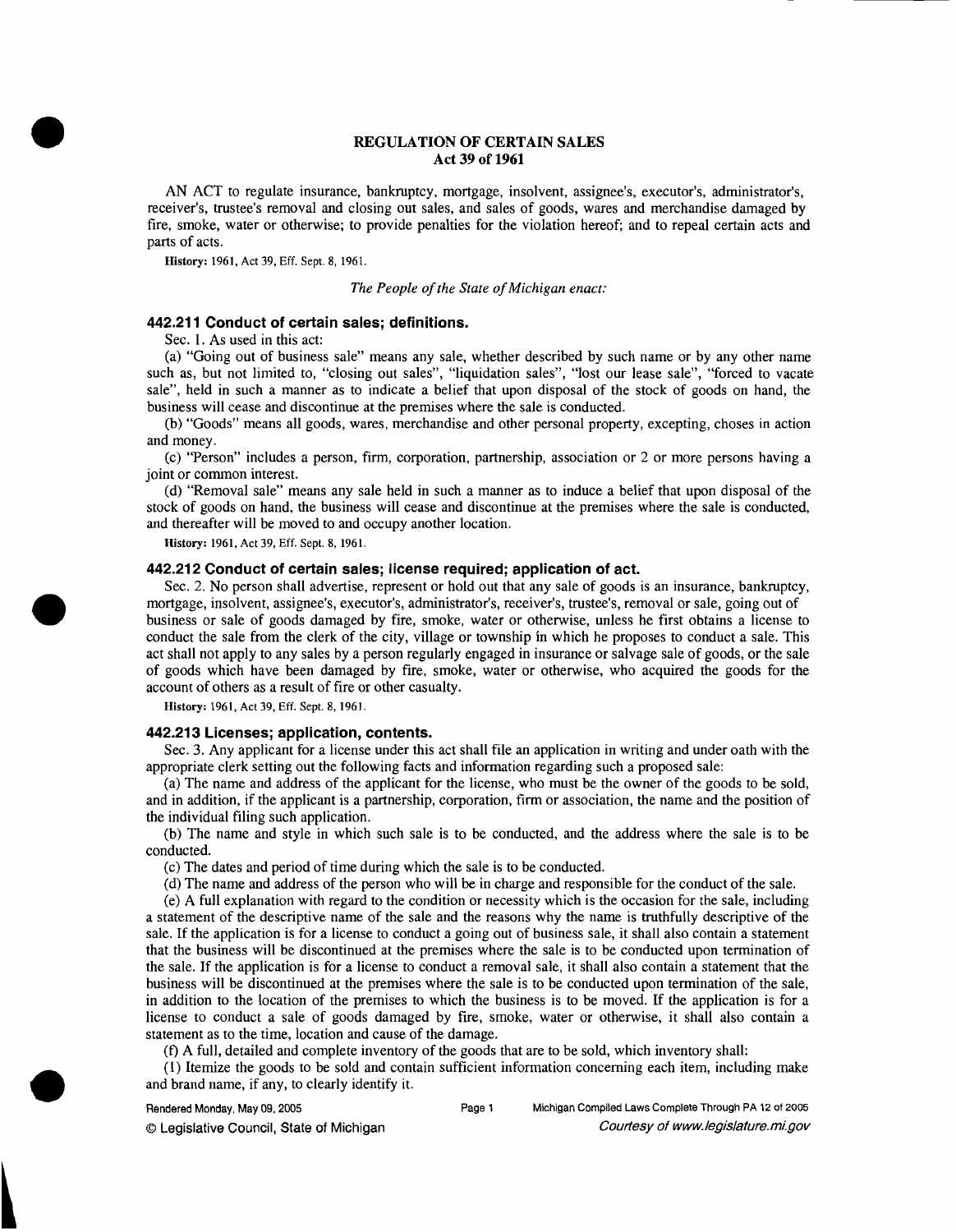(2) List separately any goods which were purchased during a 60-day period immediately prior to the date of making application for the license.

(3) Show the cost price of each item in the inventory together with the name and address of the seller of the items to the applicant, the date of the purchase, the date of the delivery of each item to the applicant and the total value of the inventory at cost.

(4) In no case exceed 200% of the total value of merchandise upon which personal property tax was paid by the applicant or his predecessor as evidenced by a copy of the last personal property tax receipt issued.

(g) **A** statement that no goods will be added to the inventory after the application is made or during the sale and that the inventory contains no goods received on consignment.

History: 1961, Act 39, Eff. Sept. 8, 1961;—Am. 1963, Act 219, Eff. Sept. 6, 1963.

### **442.214 Licenses; issuance, restrictions.**

Sec. 4. (1) The clerk, upon receipt of an application giving fully and completely the information under oath as required by section 3 and upon receipt of the fee provided for in section 6, may issue a license to the applicant, authorizing the applicant to advertise, represent, and sell the particular goods so inventoried at the time and place stated in the application and in true accordance with the provisions of this act. The license shall be issued in duplicate and shall bear a number and date of its expiration. A license issued under this act shall be granted and valid only for the sale of the inventoried goods which are the property of the licensee. The license shall apply only to the premises specified in the application, and it may not be transferred or assigned. If a licensee under this act is engaged in business in other locations, advertising or offering of goods on behalf of such location shall not represent or imply any participation in or cooperation with the sale on the premises specified in the license, nor shall any advertising or other offering or goods on behalf of the premises where the licensed sale is being conducted represent or imply any participation in or cooperation with such sale at other locations. No license under this act shall be issued to any person:

(a) To conduct a sale in the trade name or style of a person in whose goods the applicant for the license has acquired a right or title thereto within 6 months prior to the time of making application for such a license.

(b) To continue a sale in the name of a licensee under this act in whose goods such person acquired a right or title while such a sale is in progress.

(c) To conduct a sale, other than an insurance sale, a salvage sale or a sale of damaged goods, on the same premises within 1 year from the conclusion of a prior sale of the nature covered by this act.

(2) Subdivisions (a), (b) and (c) shall not apply to any person who has acquired a right, title or interest in goods as an heir, devisee or legatee or pursuant to an order or process of a court of competent jurisdiction.

**History:** 1961, Act 39, Eff. Sept. 8, 1961.

#### **442.21 5 Conduct of certain sales; conditions.**

Sec. 5. No person shall advertise or otherwise to represent, for sale, or sell, any goods as a bankruptcy, executor's, administrator's, receiver's, or trustee's sales, except pursuant to, and in compliance with, federal or state statutory authority or judicial process, or as an assignee's or insolvent sale except where there is a bona fide assignment for the benefit of creditors.

**History:** 1961, Act 39, Eff. Sept. 8, 1961.

### **442.21 6 Licenses; terms, renewal, fees.**

Sec. 6. A license to conduct a sale issued pursuant to this act shall not be issued or valid for a period of more than 30 days from the start of the sale, and the sale may be conducted only during the period set forth in the license. The license may be renewed not more than twice for a period not to exceed 30 days for each renewal upon affidavit of the licensee that the goods listed in the inventory have not been disposed of and that no new goods have been or will be added to the inventory previously filed pursuant to this act, by purchase, acquisition on consignment or otherwise. The application for renewal of the license shall be made not more than 13 days prior to the time of the expiration of the license and shall contain a new inventory of goods remaining on hand at the time the application for renewal is made, which new inventory shall be prepared and furnished in the same manner and form as the original inventory. No renewal shall be granted if any goods have been added to the stock listed in the inventory since the date of the issuance of the license. A fee of \$50.00 shall accompany an application for the license and for the renewal of a license.

History: 1961, Act 39, Eff. Sept. 8, 1961;-Am. 1963, Act 219, Eff. Sept. 6, 1963.

## **442.217 Licenses; application, inventory, posting; advertisement, announcement; contents.**

Sec. 7. A copy of the application for a license to conduct a sale under this act, including the inventory filed herewith, shall be posted in a conspicuous place in the sales room or place where the inventoried goods are to

Rendered Monday, May 09, 2005 **Page 2** Michigan Compiled Laws Complete Through PA 12 of 2005 © Legislative Council, State of Michigan Council Council Council Council Council Council Council Council Council Council Council Council Council Council Council Council Council Council Council Council Council Council Counc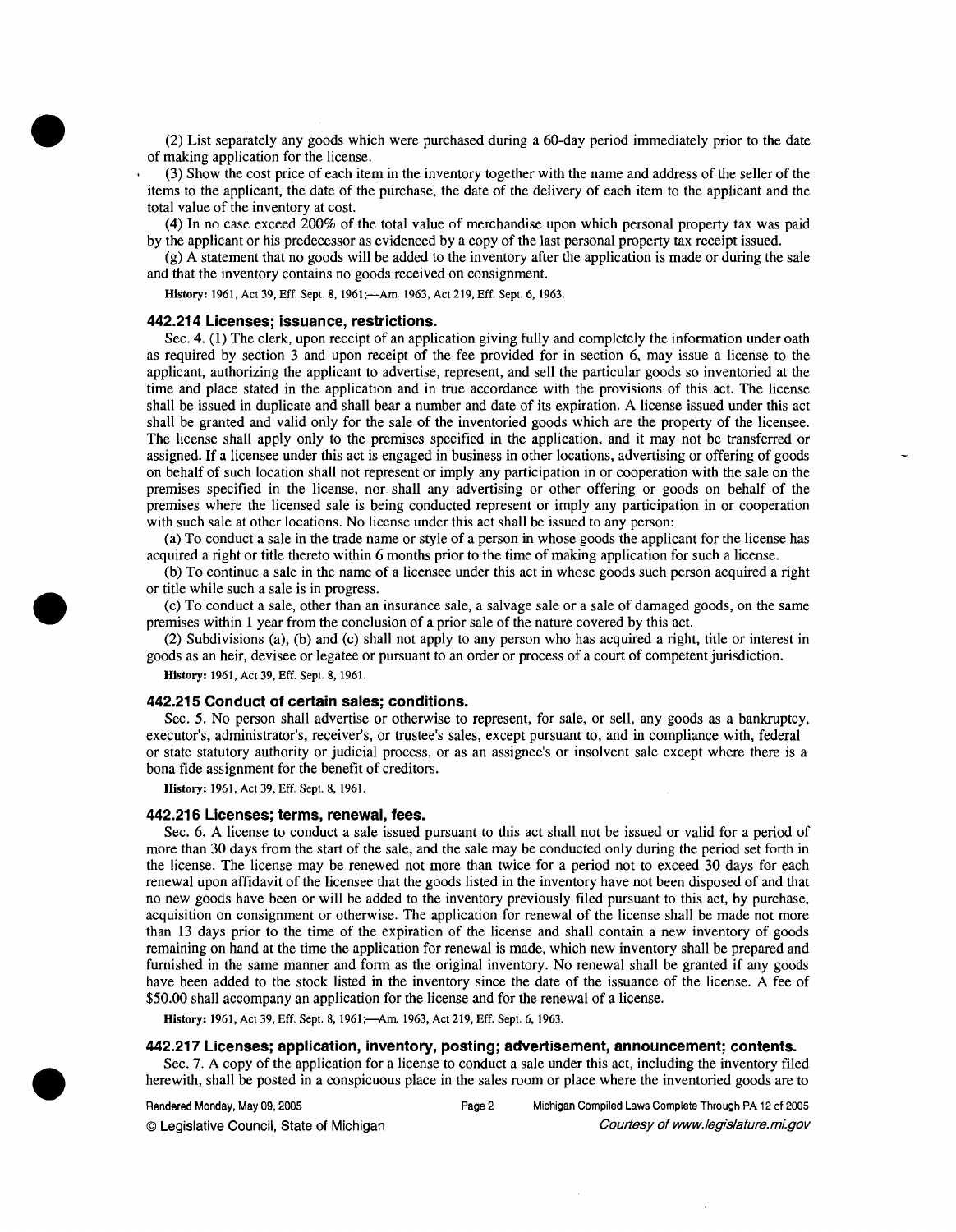**be** sold, so that the public may be informed of the facts relating to the goods before purchasing same, but the copy need not show the purchase price of the goods. The duplicate copy of a license shall **be** attached to the front door of the premises where the sale is conducted in such a manner that it be clearly visible from the street. Any advertisement or announcement published in connection with the sale shall conspicuously show on its face the number of license and the date of its expiration.

**History:** 1961, Act 39, **Eff.** Sept. 8, 1961.

## **442.218 Licenses; application, clerk's records.**

Sec. 8. Every city, village or township clerk to whom application is made, shall indorse upon the application the date of its filing, shall preserve the same as a record of his office, and shall make an abstract of the facts set forth in the application in a book kept for that purpose, properly indexed, containing the name of the person asking such license, the nature of the proposed sale, the place where the sale is to be conducted, its duration, the inventory of the goods to be sold and a general statement as to where the same came from and shall make in the book a notation as to the issuance or refusal of the license applied for together with the date of the same. The clerk shall indorse on the application the date the license is granted or refused, and the application and abstract shall be prima facie evidence of all statements therein contained.

**History:** 1961, Act 39, **Eff.** Sept. 8, 1961.

### **442.21 9 Licenses; false statement, penalty.**

Sec. 9. Any person making a false statement in the application provided for in this act is guilty of perjury and shall be imprisoned in the state prison for not more than 5 years.

**History:** 1961, Act 39, **Eff.** Sept. 8, 1961.

## **442.220 Licenses; scope; goods, removal; effect.**

Sec. 10. The license as provided for in section 2 of this act shall be valid only for a sale of the goods inventoried and described in the application for such license, in the manner and at the time and place set forth in the application. Any removal of the goods so inventoried and described in the application from the place of sale mentioned in the application shall cause the goods to lose their identity as an insurance, bankrupt, mortgaged, insolvent's, assignee's, executor's, administrator's, receiver's or trustee's stock of goods or a stock of goods being removed or closed out, or a stock of goods damaged by fire, smoke or water, or otherwise, and no license shall be issued for the conducting of a sale of any of such goods removed from the place described in the application, under the provisions of this act, at any other place or places.

**History:** 1961, Act 39, **Eff.** Sept. 8, 1961.

### **442.221 Conduct of sales; purchase of goods prior to sale prohibited; evidence.**

Sec. 11. No person in contemplation of conducting an insurance, bankrupt, mortgage, insolvent, assignee's, executor's, administrator's, receiver's, trustee's, removal or going out of business sale, or a sale of goods damaged by fire, smoke, water or otherwise, under a license as provided in this act shall order any goods for the purpose of selling and disposing of the same at such sale. Any unusual purchase and additions to the stock of goods within 60 days prior to the filing of the application for license to conduct the sale shall be presumptive evidence that the purchases and additions to stock were made in contemplation of the sale and for the purpose of selling the same at the sale.

**History:** 1961, Act 39, **Eff.** Sept. 8, 1961.

## **442.222 Conduct of sales; addition of goods during sale, false description or inventory prohibited.**

Sec. 12. No person carrying on or conducting an insurance, bankrupt, mortgage, insolvent, assignee's, executor's, administrator's, receiver's, trustee's, removal or going out of business sale, or sale of goods damaged by fire, smoke, water or otherwise, under a license as provided in this act shall add, during the continuance of the sale, any goods to the stock of goods described and inventoried in his original application for the license. No goods shall be sold at or during the sale, excepting the goods described and inventoried in the original application. Every addition of goods to the stock of goods described and inventoried in the application and each sale of goods not inventoried and described in the application, shall constitute a separate offense under this act, and shall void any license issued to conduct a sale under this act.

**History:** 1961, Act 39, **Eff.** Sept. 8, 1961.

#### **442.223 Advertisement before compliance with act, penalty.**

Sec. 13. Any person who advertises, represents or holds out any sale of goods to be an insurance, bankrupt, mortgage, insolvent, assignee's, executor's, administrators, receiver's, trustee's, removal or going out of Rendered Monday, May 09, 2005 **Page 3** Michigan Compiled Laws Complete Through PA 12 of 2005 O Legislative Council, State of Michigan Courtesy of *www.* legislature. mi.gov